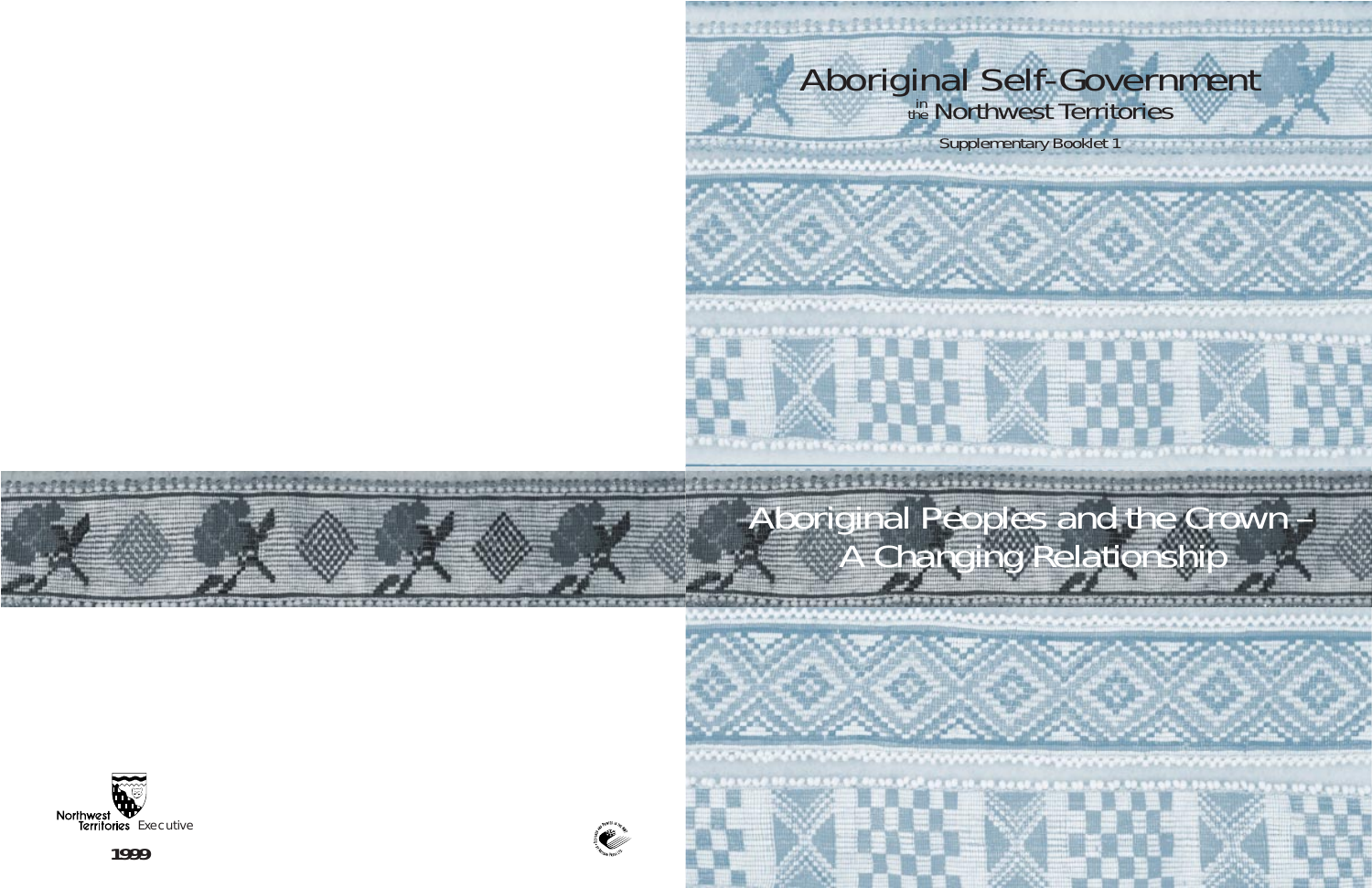### Aboriginal Peoples <del>the</del> Crown<br>Crown A Changing Relationship Aboriginal Peoples and Crown A Changing Relationship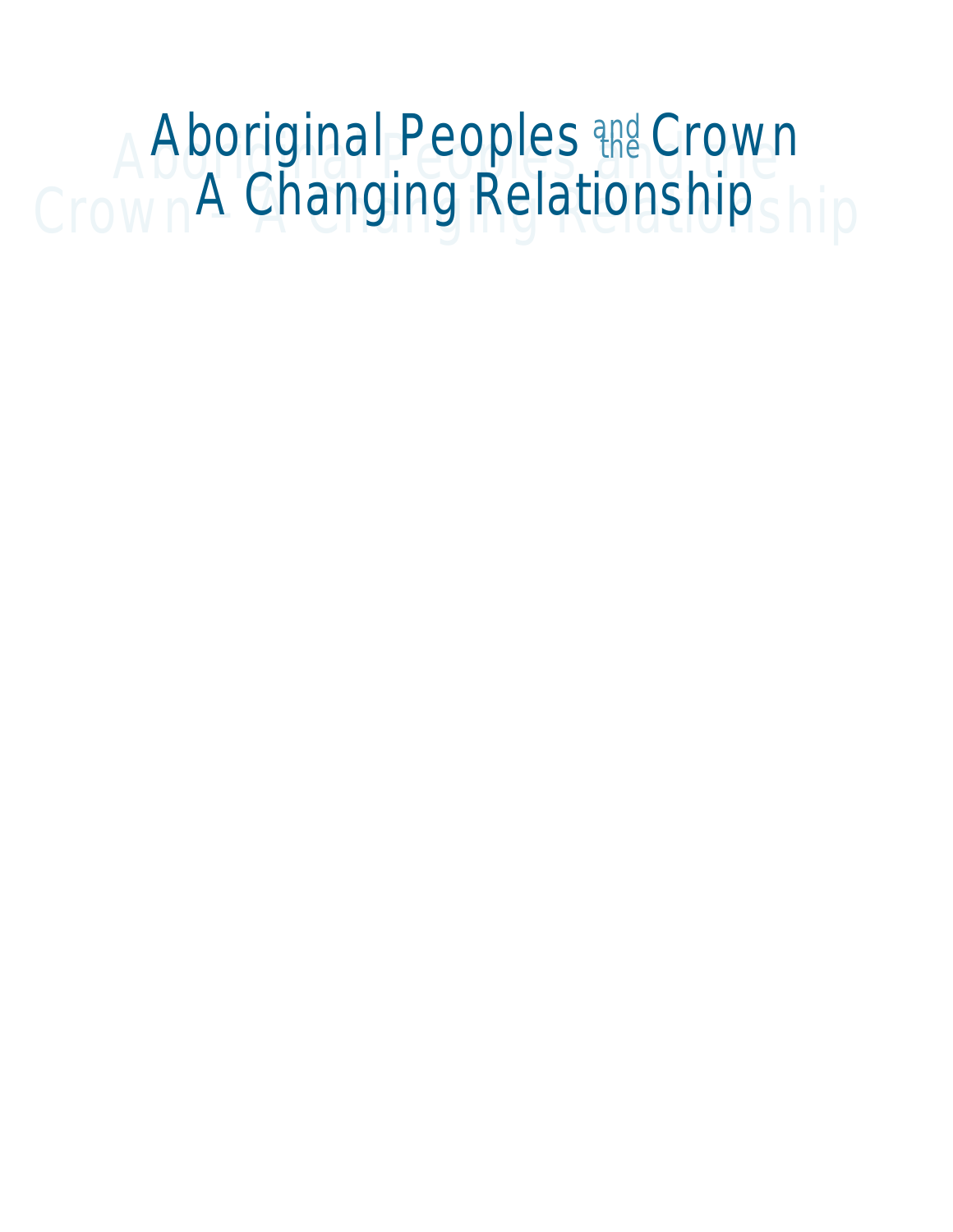# Introduction **Introduction**

Before the European states established colonies in the Americas, **Aboriginal peoples** governed their own affairs. The colonial powers claimed sovereignty in North America on the basis of "discovery" but in practice their power was gradually built up by trade and settlement, warfare and diplomacy.

Many of the early Aboriginal **treaties** aimed at "peace and friendship" with Aboriginal peoples and colonial documents from the earlier period refer to Aboriginal peoples as "allies" rather than as "subjects". Treaty making with Aboriginal peoples and the recognition of **Aboriginal rights** and title were part of the process by which the colonial powers established themselves.

### The Royal Proclamation **The Royal Proclamation**

Even after the British had defeated the French in North America, it remained important for them to maintain good relations with Aboriginal peoples. This required the control of non-Aboriginal settlement and careful dealings with Aboriginal peoples over their lands.

The **Royal Proclamation** of 1763 is the most important statement of British policy towards Aboriginal peoples in North America. The Proclamation called for friendly relations with the Aboriginal peoples and noted that "great Frauds and Abuses" had occurred in land dealings. From the date of the Proclamation on, only the **Crown** could legally buy Aboriginal lands and any such sale had to be made at a "public Meeting or Assembly of the said **Indians** to be held for that Purpose." The Proclamation reserved existing Aboriginal lands for the "several Nations or Tribes of Indians" and required all non-Aboriginal persons living on these lands "forthwith to remove themselves."

The Royal Proclamation has been called the **Magna Carta** of the Aboriginal peoples. Although there has been disagreement on whether or not the *Proclamation* applies in law to the NWT, it still set out certain principles for dealings between the Crown and the Aboriginal peoples. The Government of Canada promised to follow these principles in Rupert's Land and the **North-Western Territory** after 1870. The special responsibilities of the Crown for Aboriginal peoples can be traced back to the role of protector that the Crown took on under the *Proclamation*.

Royal Proclamation of 1763 is important for establishing that:

- Aboriginal peoples had an interest in certain lands;
- this interest belonged to the "tribe" or "nation", not to individuals;
- only the Crown could buy or accept Aboriginal lands;
- the Crown was required to obtain lands from Aboriginal peoples by agreement;
- any unsold or unsurrendered Aboriginal lands were reserved to the exclusive use of Aboriginal peoples;
- the Aboriginal peoples were under the protection of the Crown.

Note: Key words are identified in BOLD text and defined in a listing of Key Words and Ideas on page 12 of this booklet. Other key words are defined where they occur in the text.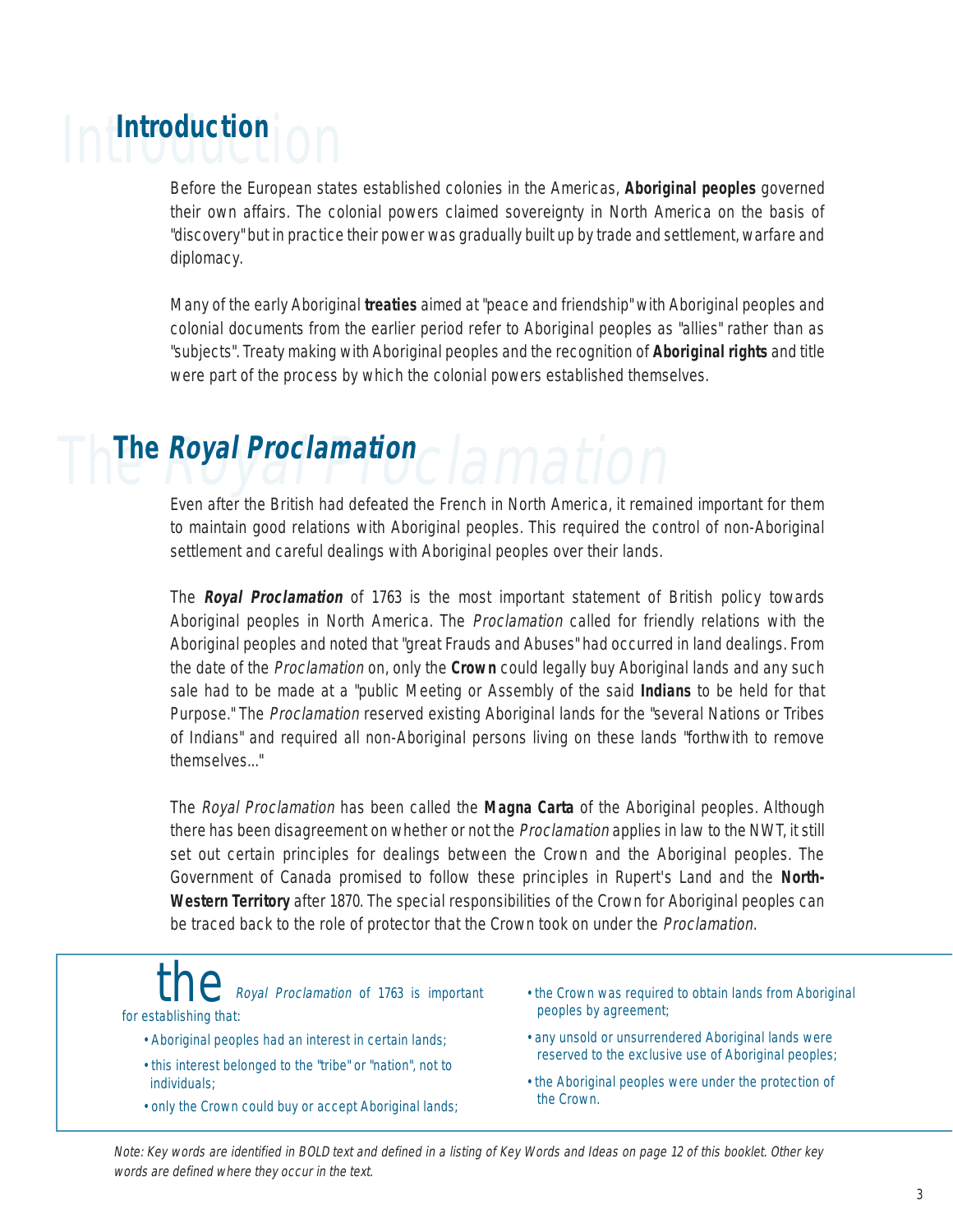## Treaty-Making **Treaty-Making**

The principles outlined in the Royal Proclamation were generally followed in the negotiation of treaties in the following years. Most of these early treaties were simple land sales, but in some cases the treaties also included hunting and fishing rights. Annual treaty payments ("annuities") first appeared in a treaty in 1818 and after that became normal.

### Aboriginal people were important in

helping European explorers, traders and officials in northern Canada. A few important examples from the early period include:

• Thandelthur: A Chipewyan woman who negotiated peace between the Chipewyans and the Cree and so made it possible for the Hudson's Bay Company to build Fort Prince of Wales (near Churchill, Manitoba) and begin direct trading with the Chipewyans. Though still a teenager when she died in 1717, she impressed the Governor James Knight, who remarked on her high spirits and said that she had the firmest resolve that he had ever encountered.

• Matonabbee: A Chipewyan trading captain who was adopted by the Metis Governor Moses Norton, representing the Hudson's Bay Company at Fort Prince of Wales. Matonabbee, who spoke Chipewyan, Cree and English, accompanied the Hudson's Bay Company officer, Samuel Hearne, on travels to the mouth of the Coppermine River from 1770-72.

• Awgeenah: Accompanied Hearne and Matonabbee to the Coppermine River in 1772 and Alexander Mackenzie to the Arctic Ocean in 1788-89.

• Akaitcho: A Chipewyan leader who helped British navy explorers, Sir John Franklin and George Back, to find their way overland in the Canadian Sub-arctic and Arctic. Made peace with the Dogribs in 1823.

• Edzo: A Dogrib leader who made peace with the Chipewyans under Akaitcho near Snare Lake in 1823.

# **The Rupert's Land and North-Western Territory Transfer**<br>
When the Dominion of Canada was<br>
set up in 1867, it did not include any



The Hudson's Bay Company in its later role. photo: NWT Archives

set up in 1867, it did not include any<br>of the territories of the Hudson's<br>Bay Company. These territories, When the Dominion of Canada was set up in 1867, it did not include any of the territories of the Hudson's called "Rupert's Land and the North-Western Territory" were administered by the Company under a Charter granted by King Charles II of England in 1670. From the time of confederation, the Canadian government made it clear that it wanted Rupert's Land and the North-Western Territory to be part of Canada.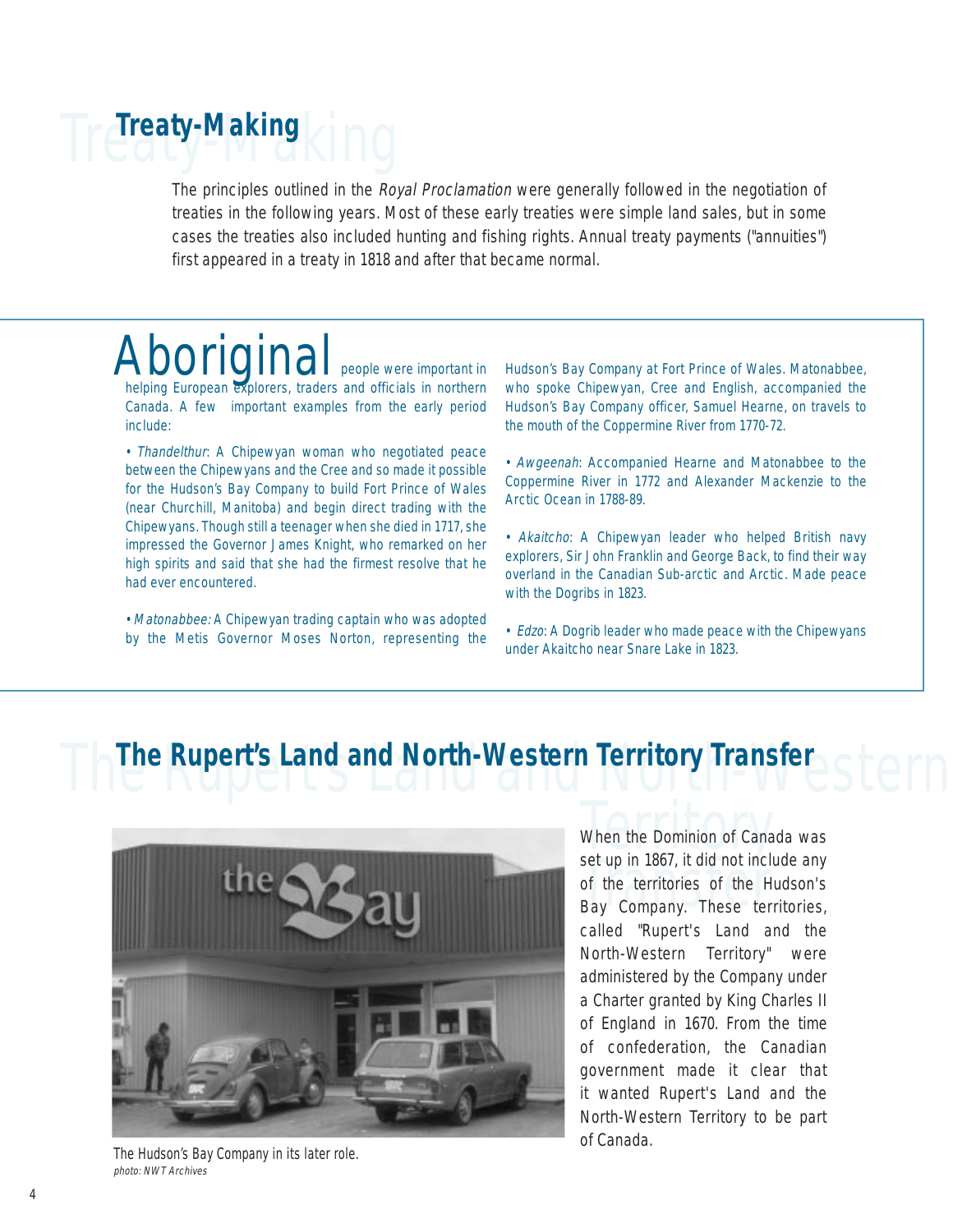The Hudson's Bay Company gave up its **Royal Charter** in 1870, in exchange for cash and other compensation. Great Britain then transferred Rupert's Land and the North-Western Territory to Canada. The British **Order-in-Council** of 1870, which carried out this transfer, included a requirement that:

"Any claims of Indians to compensation for lands required for purposes of settlement shall be disposed of by the Canadian Government in communication with the Imperial Government..."

In accordance with this requirement, Treaties 8 and 11 were negotiated by the Canadian government with the **Dene** of the NWT.

### Treaties 8 and 11 **Treaties 8 and 11**

Before the beginning of modern land claims negotiations, two treaties - Treaty 8 and Treaty 11 – were therefore signed in the area of the present NWT.

The main aim of the Canadian government in signing Treaties 8 and 11 was to get the cooperation of the Dene in the opening up of the North. The Yukon gold rush of 1898 and the discovery of oil at Norman Wells in 1920 were the immediate concerns leading to the negotiations.

The negotiations for Treaty 8 were conducted in the summer of 1899 with the "Cree, Beaver, Chipewyan, and



Tent for treaty payments at Fort Rae, 1925. photo: NWT Archives

other Indians inhabiting the district..." and the treaty was signed at Lesser Slave Lake in northern Alberta on June 21, 1899. **Adhesions** to the Treaty were signed in the NWT in 1900. Treaty 11 was signed by the Crown and representatives of "the Slave, Dogrib, Loucheux, Hare and other Indians..." in 1921. An adhesion to Treaty 11 was signed at Fort Liard in 1922.

### Metis, Inuvialuit and the Treaties

Indians". However, most Metis were given "scrip" instead of treaty rights. Scrip was a government certificate that could be exchanged for land or money. Money scrip worth \$240 or land the Inuvialuit under Treaty 11. The Inuvialuit rejected this proposal.

Some Metis joined Treaties 8 & 11 and so became "Treaty scrip of 240 acres (just under 1 square kilometer) was given for each Metis family head and child.

In 1929 there were discussions in Aklavik on bringing some of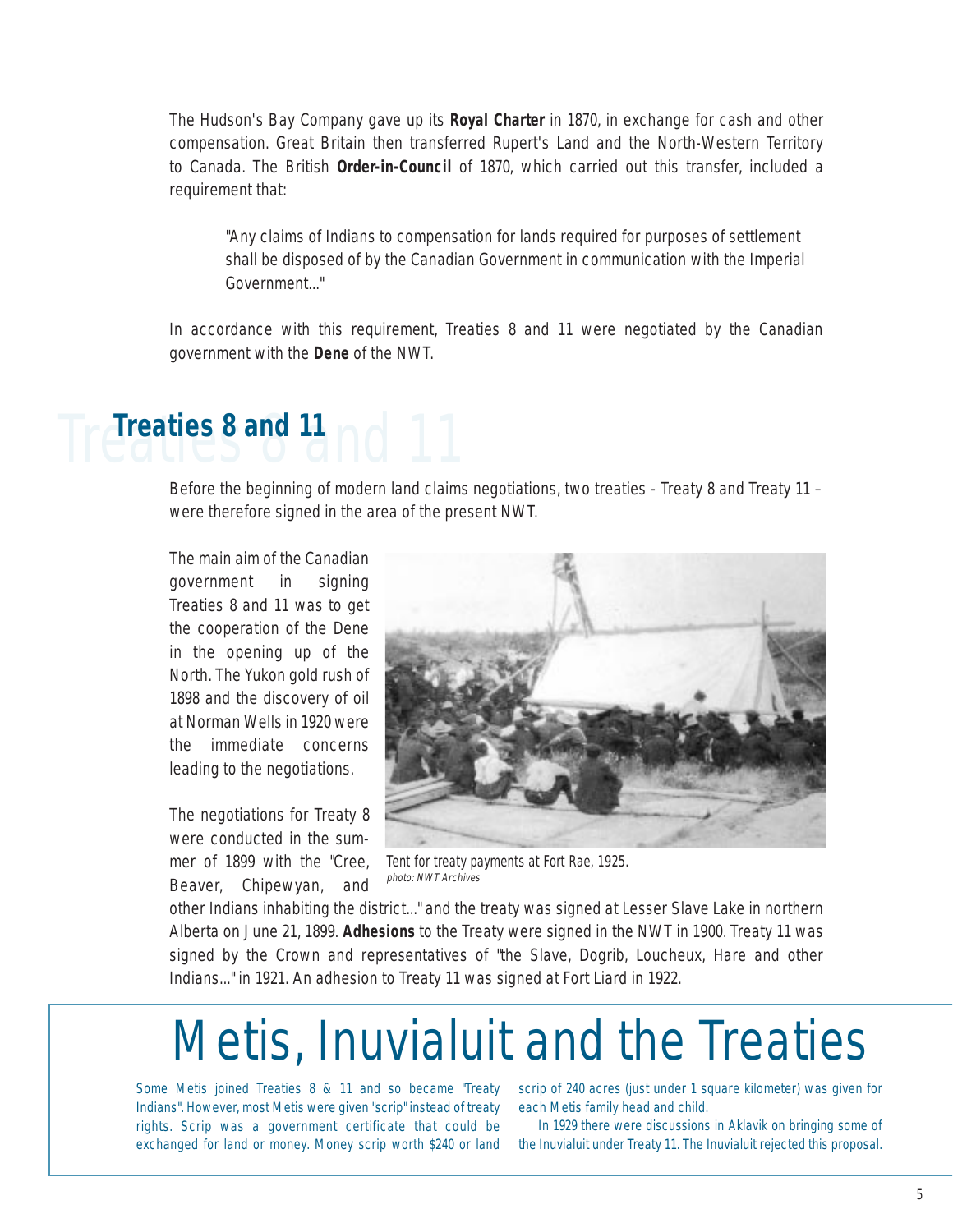#### the written terms of Treaties 8 and 11 are similar<br>the western Canada. The to those of the treaties signed throughout western Canada. The main features, according to the texts, are:

- the purpose was to establish "peace and goodwill" between the Dene and the Crown's other subjects;
- the Dene are stated as giving up their rights to their lands to the Crown;
- the Crown guaranteed the right to hunt, trap and fish throughout the Treaty area, subject to regulation, except in those areas taken up for settlement, mining, timber cutting, etc;
- reserves were to be set aside on the formula of one square mile (2.59 square kilometers) per family of five;
- a cash payment of \$32 for Chiefs, \$22 for Headmen, and \$12 for all others, following signing;
- annual Treaty payments of \$25 for Chiefs, \$15 for Headmen and \$5 for all others:
- the Crown was to pay the salaries of teachers to instruct the Dene;
- agricultural assistance and equipment was to be provided;
- the Dene promised to act as "good and loyal subjects of Her Majesty", to obey the law and to maintain peace with other subjects of the Crown.

There has been disagreement between the federal government and the Dene over the basic nature of the treaties. The Dene interpretation of Treaties 8 and 11 is based on the testimony of elders rather than upon the written texts. The Dene viewed the treaties as agreements of "peace and friendship" rather than as agreements to give up Aboriginal rights or title. The federal government has viewed the treaties as agreements that gave up Aboriginal rights or title in exchange for the benefits and promises made in the treaties.

Whether or not Treaties 8 and 11 ended **Aboriginal title** in the NWT is a question that came to a head in the Paulette case in 1973. This case arose from a Dene attempt to file a **caveat** on certain Crown lands. The Dene argued in court that the written version of the treaties did not reflect the understanding of the Dene who signed them. In the Supreme Court of the NWT, Justice Morrow found that, "...notwithstanding the language of the two treaties, there [is] a sufficient doubt on the facts that aboriginal title was extinguished..." to justify the filing of a caveat until the issue of Aboriginal title was settled. The Supreme Court of Canada later ruled that the caveat could not be filed on Crown lands but the courts did not rule on the basic issue



Signing of the NWT Dene-Metis land claim agreement - in - principle in Rae in 1988. Standing left to right: Jim Rabesca and Bill Erasmus. Seated left to right (front row): Prime Minister Brian Mulroney, Joe Rabesca and Mike Paulette. photo: NWT Archives

of whether or not Aboriginal title was in fact given up by signing the treaties.

In the 1970s, the Government of Canada decided to negotiate comprehensive land claims settlements throughout the NWT, including in the areas covered by Treaties 8 and 11. The Paulette case, and Dene opposition to the federal interpretation of the treaties, doubtless played a part in this decision. However, the federal decision was also based upon the fact that the Dene had never received the **reserve** lands that they were entitled to under the written terms of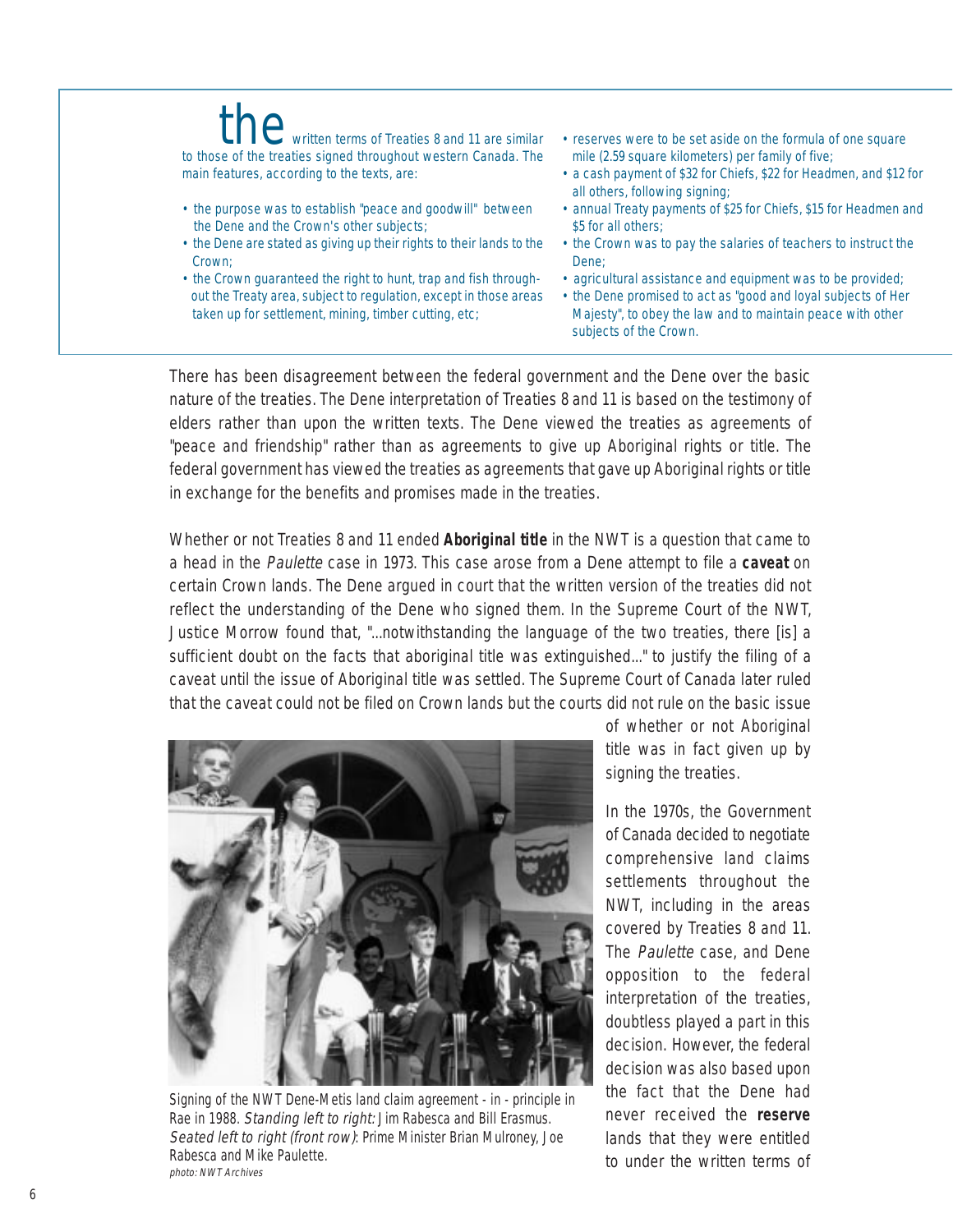the treaties. This created the possibility for the federal government (if the Dene agreed) of not following a **treaty land entitlement** approach but of following an approach for the settlement of land claims across the North that would be similar for Treaty and non-Treaty Indians, Metis and Inuit. On this basis the federal government agreed to negotiate a land claim with the Dene and Metis of the NWT in 1976 and 1977. Formal negotiations began in 1981.

The **Inuvialuit** began land claim negotiations in the mid-1970's, and the Inuvialuit Final Agreement was signed in 1984. But attempts to reach a single **land claim agreement** for all the Dene and **Metis** of the NWT broke down in 1990. Claims negotiations then shifted to a regional basis. The Gwich'in signed a land claim agreement in 1992, and the Sahtu Dene and Metis in 1994. The Dogrib negotiated an agreement-in-principle to settle their land claim and provide for **self-government** in 1999.

the following are some of the features of land claims agreements which have been concluded in the NWT:

#### **Inuvialuit Final**

**Agreement** (June 25, 1984) Beneficiaries 2500 Settlement Region 435,000 square kilometers Inuvialuit surface title 91,000 square kilometers Inuvialuit sub-surface title 10,920 square kilometers Cash compensation  $$45$  million (1977 value)<br>Economic Enhancement Fund  $$10$  million Economic Enhancement Fund \$10 million<br>Social Development Fund \$7.5 million Social Development Fund

#### **Gwich'in Comprehensive**

Beneficiaries 2200 Settlement Area 59,800 square kilometers Gwich'in NWT surface title 22,331 square kilometers<br>Gwich'in NWT sub-surface title 6158 square kilometers Gwich'in NWT sub-surface title Gwich'in Yukon surface title 1554 square kilometers Financial payment \$75 million (1990 value)

**Land Claims Agreement** (April 22, 1992) Resource royalties **For every year, 7.5% of the first** 2 million in the Mackenzie Valley & 1.5% of any additional royalties

#### **Sahtu Dene and Metis Comprehensive**

Beneficiaries 2200 Sahtu sub-surface title 1813 square kilometers Financial payment \$75 million (1990 value)

**Land Claim Agreement** (September 6, 1993) Settlement Area 280,238 square kilometers<br>
280,238 square kilometers<br>
280,238 square kilometers 41,437 square kilometers Resource royalties **For every year, 7.5% of the first** 2 million in the Mackenzie Valley & 1.5% of any additional royalties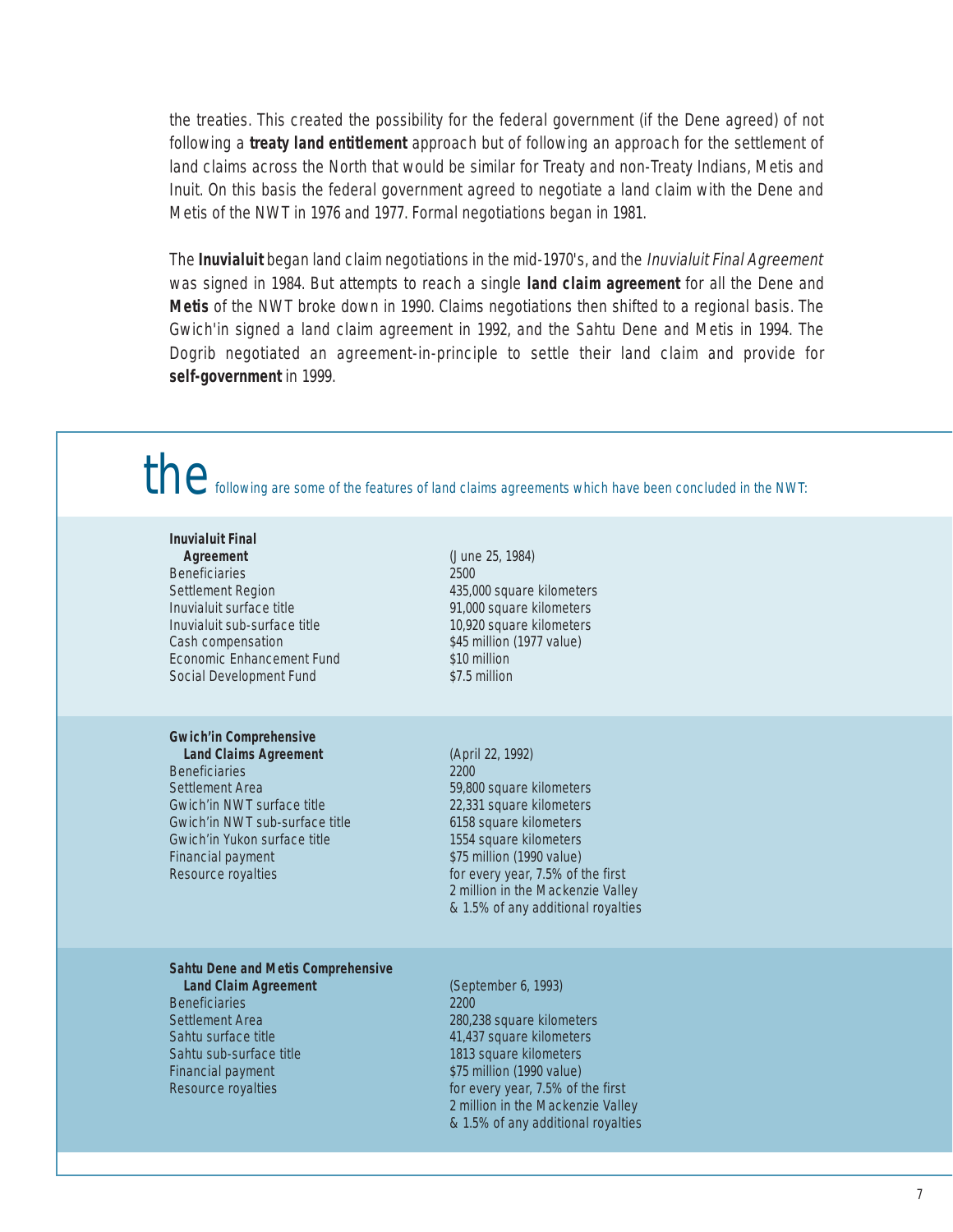### The Indian Act **The Indian Act**

Parliament passed the first *Indian Act* in 1876 to create a legal framework for Indian reserves and communities. This was mainly to try to control Indian political, cultural and economic practices. The long-term goal was to assimilate Indians into the wider society by ending their distinct way of life.

The Government of Canada's use of the *Indian Act* in this way did not respect Aboriginal and **treaty rights**. The treaties were meant to be agreements but the Indian Act was imposed. And it was the Indian Act, rather than the treaties, which governed Aboriginal communities in most ways once reserves were set up.

The *Indian Act* has therefore been criticized for infringing on the right of self-government and for breaking the spirit of the treaties. It has also been criticized for being discriminatory and infringing on human rights (as understood today) throughout much of its history. The Act's "membership" sections before 1985 are the best-known example. These took away legal recognition ("status") from any Indian woman who married a non-Indian (including another Aboriginal person who was not recognized as a status Indian under the Act). Women and their children in this situation were denied the benefits (including treaty rights) given to persons recognized as status Indians under the Act, and had no legal right to live on reserve lands.

In southern Canada, the *Indian Act* has protected reserve lands to some extent. Many parts of the present Act give the Crown a trust or **fiduciary responsibility** for things like the management of Indian land, money and property, in order to protect this land, money and property. But the Indian Act gives control to the Minister of Indian Affairs and Northern Development rather than to the Aboriginal people to whom the land, money or property belongs. In such ways, the Act is not consistent with Aboriginal self-government.

Bill  $C-31$ <sub>The membership sections of the Indian</sub> Act, concerning marriage to non-Indian males, were challenged by Jeanette Lavell and Yvonne Bedard in the Supreme Court of Canada in 1973. A majority of the judges of the Supreme Court upheld these provisions of the Indian Act.

In 1981, Sandra Lovelace further challenged these provisions of the Indian Act before the United Nations Human Rights Committee. In this case, the Committee found that these sections of the Act violated the International Covenant on Civil and Political Rights.

As a result of such actions, section 35 of the Constitution Act of 1982 was changed in 1983 to make it clear that Aboriginal and treaty rights were guaranteed equally to men and women. In addition, Aboriginal women and their children who lost their Indian status and their band membership through marriage to a non-Indian were able to have their status and band membership restored through the enactment of Bill C-31, An Act to Amend the Indian Act, in 1985. However, in many cases the children or grandchildren of reinstated persons are not recognized under the Indian Act.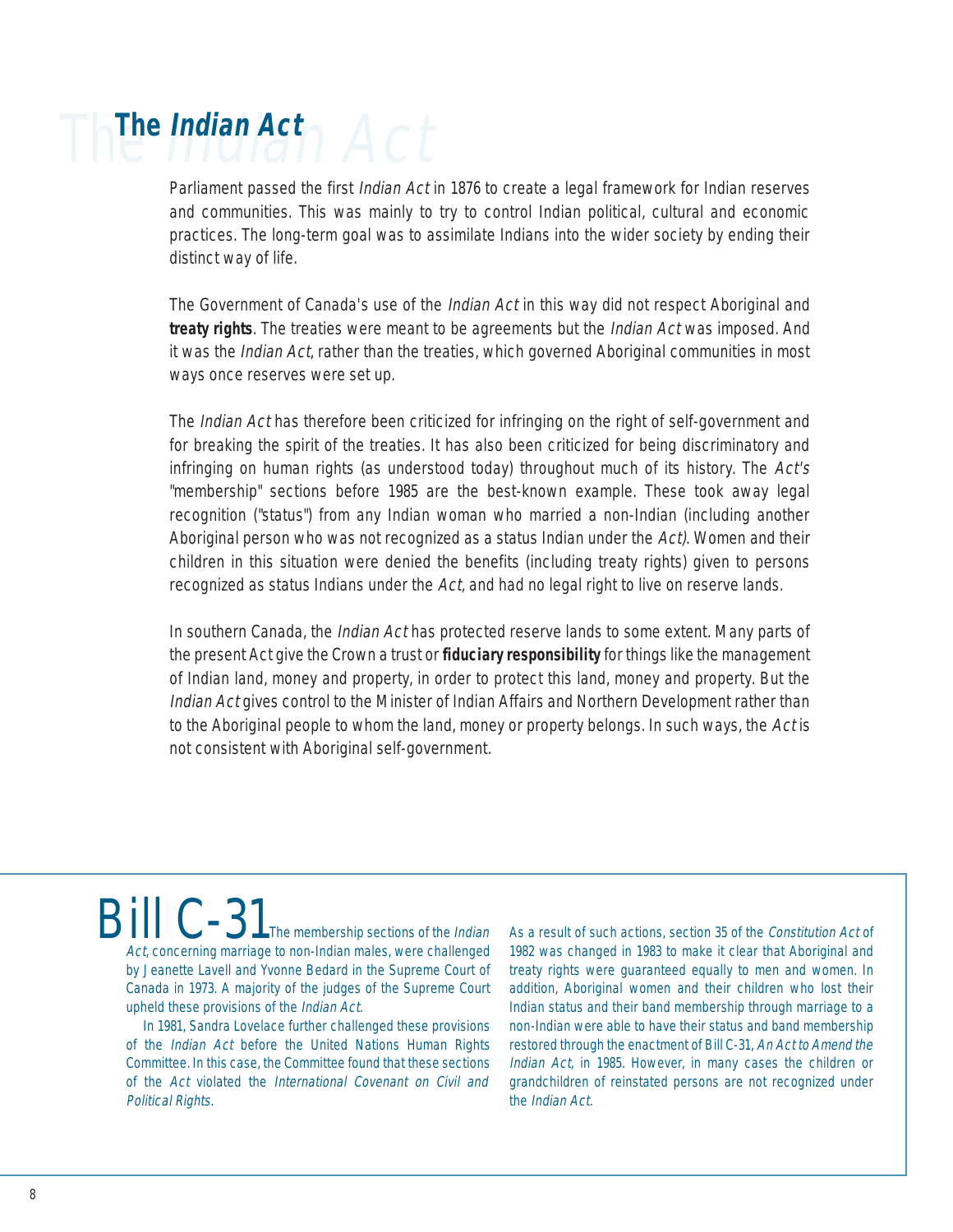# Application of the Indian Act in **Application of the Indian Act in the NWT**

Following the signing of Treaties 8 and 11, **band** councils under the *Indian Act* were set up in the<br>NWT. But the only reserves that have been set up are at Hay River and Salt Plain. Because<br>the *Indian Act* mainly applie NWT. But the only reserves that have been set up are at Hay River and Salt Plain. Because the *Indian Act* mainly applies to communities located on reserves, the Act has not had as much importance in the NWT as in southern Canada. But even in the North the Indian Act has affected the lives of Aboriginal people. The membership sections are an example of this.

### **Changing Directions**

Government policy towards **Aboriginal peoples** has shifted many times since the first European settlements and trading posts were set up in North America. Over the years Aboriginal rights and title have sometimes been upheld and sometimes denied. Assimilation and protection, paternalism and self-determination have all been expressed in government policy at various times.



The Gwich'in Comprehensive Land Claims Agreement is signed in 1993. Left to right, President Willard Hagen (Gwich'in Tribal Council), Minister Tom Siddon (DIAND), and Premier Nellie Cournoyea (GNWT) photo: Gwich'in Tribal Council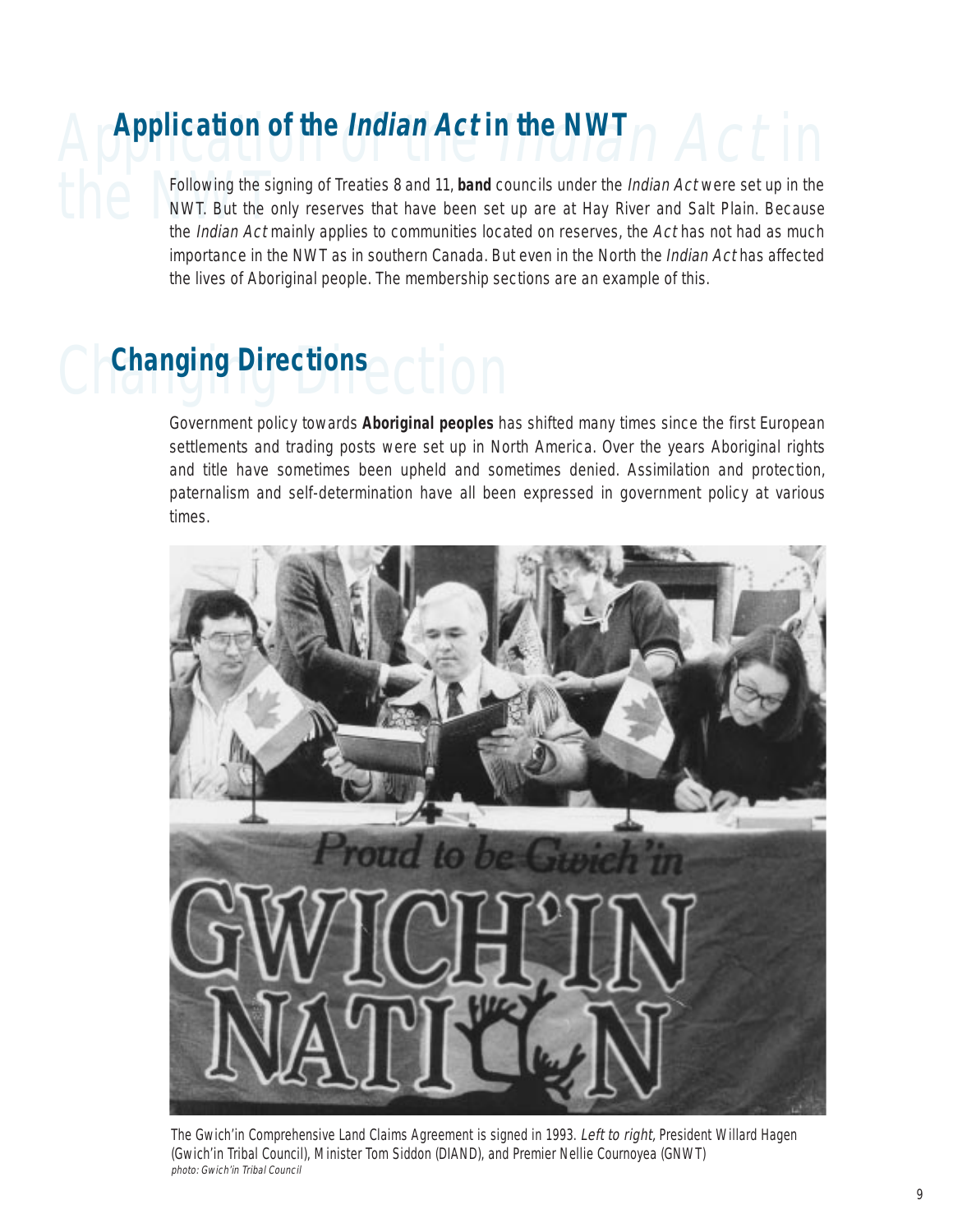The main period of treaty-making in Canada after confederation came to an end with the signing of Treaty 11 in the NWT in 1921 and the adhesions to Treaty 9 in northern Ontario in 1929-30. Attempts to deal with Aboriginal rights and title then stopped in Canada for about 40 years. In fact, the *Indian Act* was changed in 1927 to make the raising of money for land claims an offence that could be punished by a term in jail. This section of the *Indian Act* was not repealed until 1951.

Federal policy on land claims was changed by the Supreme Court of Canada's decision in the 1973 Calder case. In this case, the Supreme Court split over the question of whether the Nisga'a continued to have Aboriginal title in British Columbia. In August of the same year, the federal government announced a policy for the settlement of Aboriginal land claims by negotiation. This policy, which has since been reviewed and changed, marks the beginning of the modern land claims process in Canada.

### Self-Government and **Self-Government and Constitutional Recognition**

Most Aboriginal peoples have seen land claim settlements as only part of a broader<br>requirement to deal with their rights. Thus, when steps began to patriate the Constitution of Most Aboriginal peoples have seen land claim settlements as only part of a broader Canada in the 1970s, Aboriginal organizations tried to influence this process with the aim of protecting Aboriginal and treaty rights. These efforts led to a major Aboriginal lobby in 1981 which won wide support in Canada and overseas. The entire Legislative Assembly of the NWT travelled to Ottawa in 1981 to talk to Members of Parliament and support the recognition of Aboriginal and treaty rights in the constitution, as well as to let MPs know of other territorial concerns with the constitutional proposals then being put forward.

> As a result of all these efforts, Sections 25 and 35 (protecting Aboriginal and treaty rights) were included in the *Constitution Act, 1982*. The constitutional recognition of Aboriginal and treaty rights was therefore part of the national consensus that was built to support **patriation** of the constitution.

> But although the constitution recognizes Aboriginal and treaty rights, it does not say what these rights are in detail. A particular concern of Aboriginal peoples has been the right of self-government.

> A series of special constitutional conferences was held for the purpose of discussing Aboriginal constitutional concerns between 1982 and 1986. The Aboriginal right of self-government was the most prominent subject in these discussions. But although there was a great deal of federal, provincial and territorial support for dealing with Aboriginal self-government as a constitutionally protected right, there was not enough agreement around the table to reach a constitutional agreement on this subject.

> The 1987 Meech Lake constitutional accord failed to deal with Aboriginal interests. The attempt to deal with federal-Quebec issues, and by-pass Aboriginal and northern concerns, resulted in the failure of the Meech Lake Accord in 1990. Elijah Harper's role in expressing Aboriginal opposition, in the Manitoba Legislative Assembly, was especially important.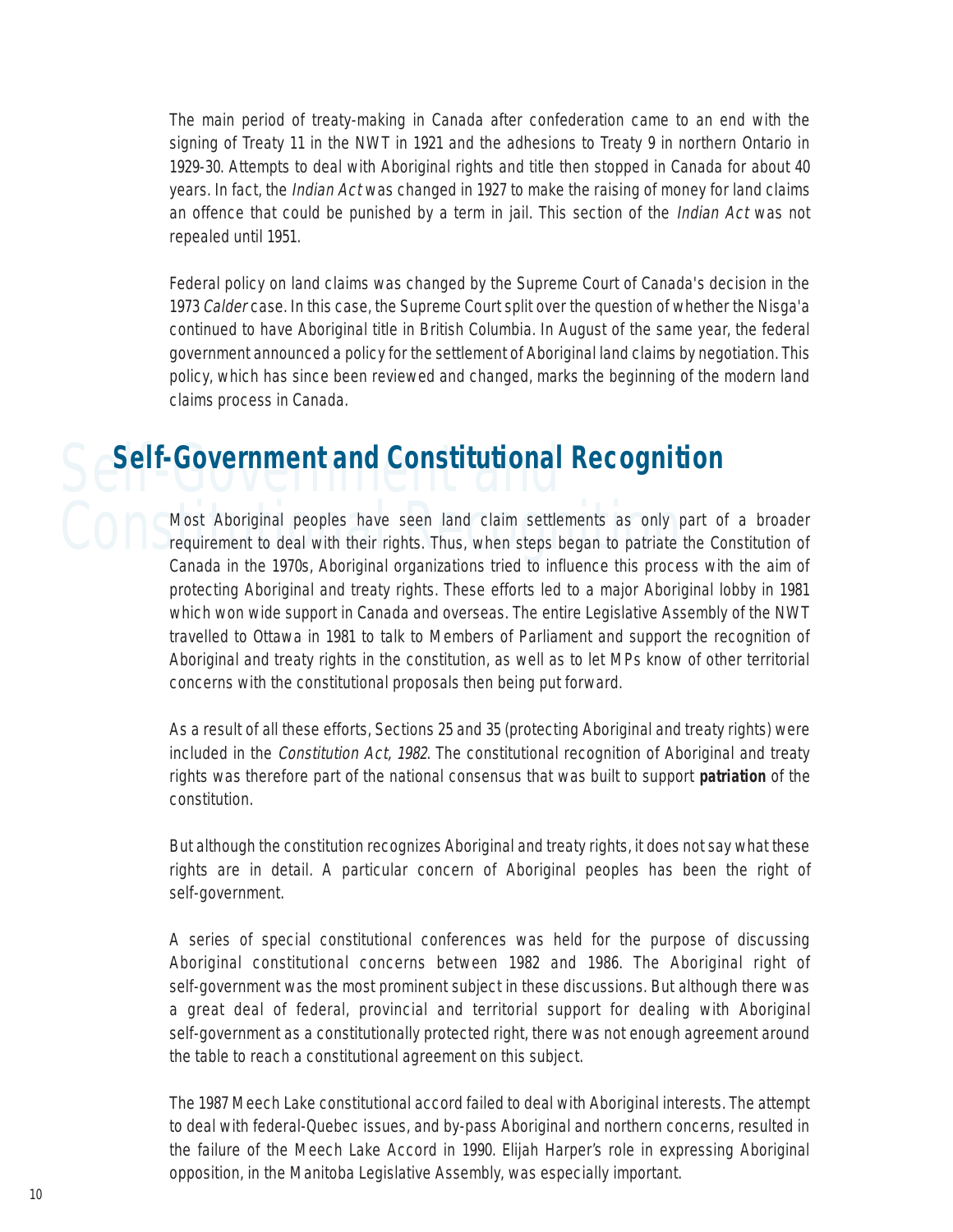In later constitutional discussions, the Charlottetown Accord of 1992 would have recognized self-government as a constitutionally protected Aboriginal right. Throughout the *Charlottetown* Accord discussions, as in earlier constitutional conferences, the GNWT supported a constitutional amendment that would entrench Aboriginal self-government. However, the Charlottetown Accord dealt with many issues besides self-government, and in the end was rejected in a national referendum.

In 1994, the Government of Canada proposed that, instead of amending the constitution to explicitly recognize the inherent right of self-government, it would negotiate self-government **agreements** on the understanding that the inherent right of self-government is an existing right already recognized in section 35 of the Constitution Act, 1982. In this way, the federal government acknowledged that Aboriginal peoples have an inherent right of self-government. In 1995, the federal government released its policy guide, Aboriginal Self-Government - The Government of Canada's Approach to Implementation of the Inherent Right and the Negotiation of Aboriginal Self-Government, often referred to as "the inherent right policy". This outlines the federal government's present approach to the inherent right of self-government.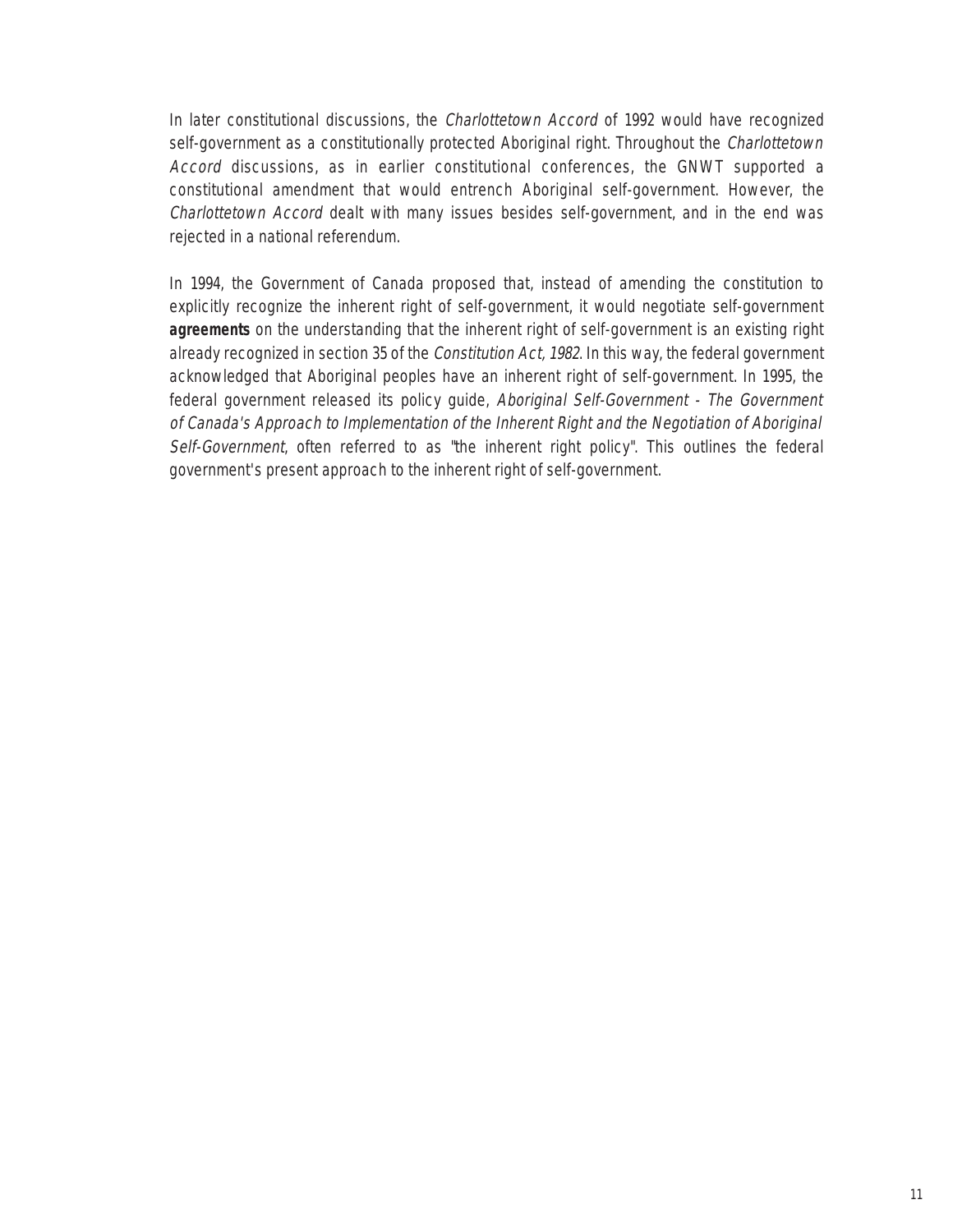### **Key Words and Ideas**

#### **Aboriginal Government**

A government which represents and serves an Aboriginal people.

#### **Aboriginal Peoples**

The descendants of the original peoples of Canada. Section 35 (2) of the Constitution Act, 1982 defines the Aboriginal peoples as Indians, Inuit and Metis.

#### **Aboriginal Right**

A right of an Aboriginal people stemming from the use of certain areas in the period before European settlement. Aboriginal rights are subject to interpretation and judgement by the courts but, as a minimum, include the right to hunt and fish and follow the traditions of an Aboriginal people. Aboriginal people, the federal government, the GNWT and some provincial governments consider self-government to be an Aboriginal right.

#### **Aboriginal Title**

The terms "Aboriginal rights" and "Aboriginal title" are sometimes used interchangeably. Recent court decisions suggest that Aboriginal title means the right to occupy and use a certain area of land, and is a type of Aboriginal right. Aboriginal customs, practices and traditions are another type of Aboriginal right that can be distinguished from Aboriginal title.

#### **Adhesion**

An Aboriginal people who did not sign a treaty when it was negotiated could later sign a document accepting the treaty. This said that those signing it agreed to "adhere to", or accept, the treaty.

#### **Agreement-in-Principle (AIP)**

A draft agreement between an Aboriginal people and the Crown to settle land claims or selfgovernment rights. When completed, the AIP is subject to approval by the Aboriginal people and governments involved.

#### **Band**

A local grouping of Indian people as defined in Section 2 of the Indian Act. Many bands are known as First Nations.

#### **Caveat**

A warning. In the Paulette case, the Dene attempted to file a formal notice or warning of a claim against the land with the Registrar of Land Titles.

#### **Crown**

The Queen is the formal head of the government in Canada. For this reason, the government is often called "the Crown". For the same reason, agreements with the government are called agreements with "Her Majesty".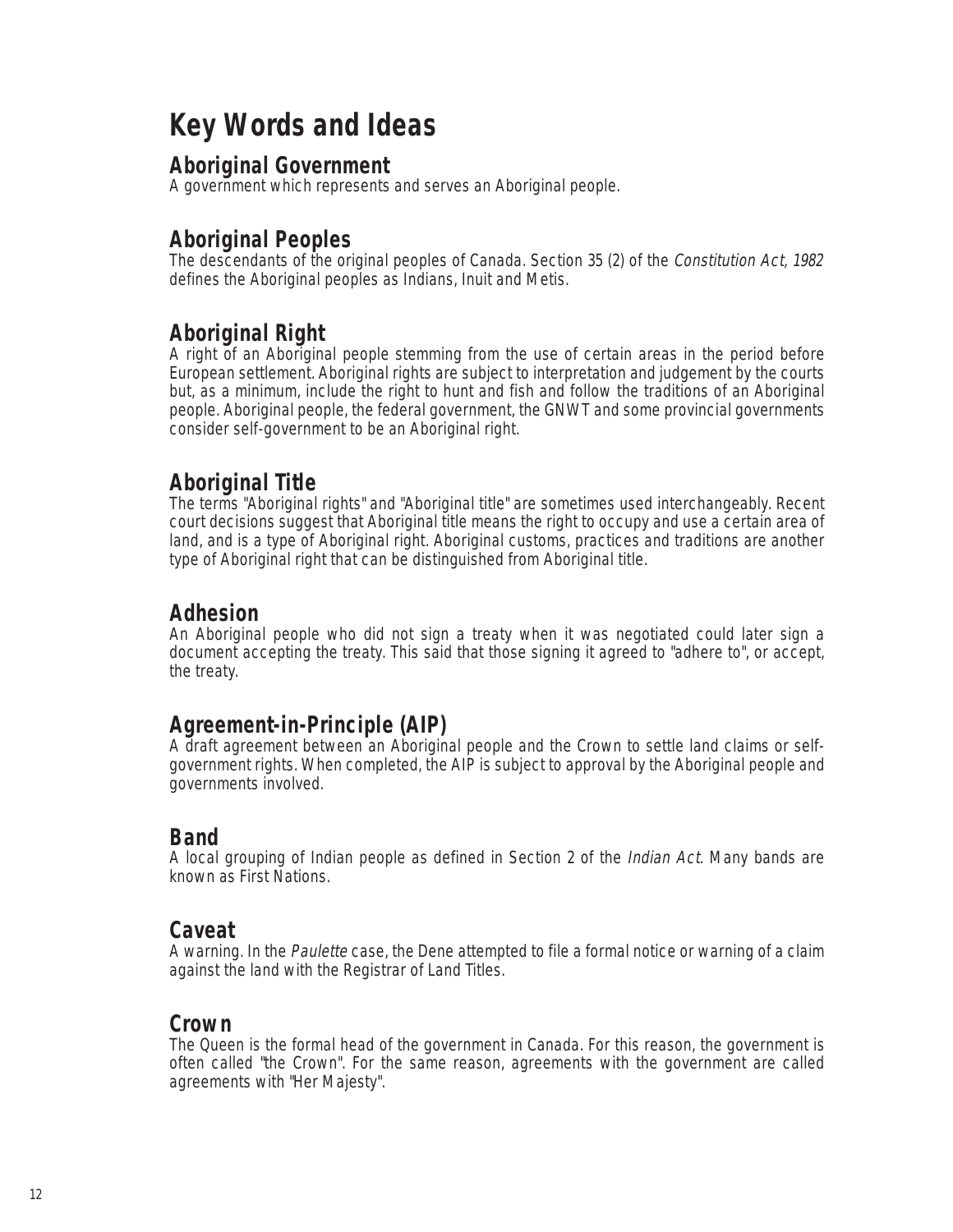#### **Dene**

Aboriginal peoples of the Mackenzie Valley, from Inuvik and Aklavik southwards. Dene groups in the NWT include the Gwich'in, Sahtu Dene, Dogrib, Chipewyan and South Slavey. Dene speak languages that are distinct from one group to another, but which belong to the same general family.

#### **Fiduciary Responsibility**

The duty of the Crown to act in the best interests of an Aboriginal group on particular matters. The fiduciary duty gives the Crown the obligation to deal with treaty or land claim obligations through a fair process.

#### **Indian**

Section 91 (24) of the *Constitution Act, 1867* gives the federal government responsibility for "Indians, and Lands reserved for the Indians". The *Indian Act* was passed by Parliament under this constitutional authority.

#### **Inuvialuit**

The Inuit of the Mackenzie Delta and Beaufort Sea region.

#### **Land Claim Agreement**

An agreement between an Aboriginal people and the Crown dealing with Aboriginal title in a geographic area. Land claim agreements deal with things like the rights of governments and Aboriginal people to land and resources, wildlife management and cash compensation. Land claim agreements may also deal with self-government.

#### **Magna Carta**

A Charter granted by King John of England in 1215. Magna Carta is the source of many of the liberties of British subjects.

#### **Metis**

Historically, people of both Aboriginal and non-Aboriginal origins mainly located in the prairie provinces and the NWT. Metis belong to a distinct group and are defined in the constitution as one of the Aboriginal peoples of Canada.

#### **North-Western Territory**

19th Century and early 20th Century legal documents refer to the "North-western Territory", the "North-Western Territories", the "North-West Territories" and the "North-west Territories". The spelling of the "Northwest Territories" became standard in the first part of the 20th Century.

#### **Public Government**

A government which represents and serves all residents in an area. The federal, provincial, territorial and municipal governments are all "public governments".

#### **Order-in-Council**

An Order made by the King or Queen, the Governor General or a Lieutenant Governor, on the advice of Cabinet.